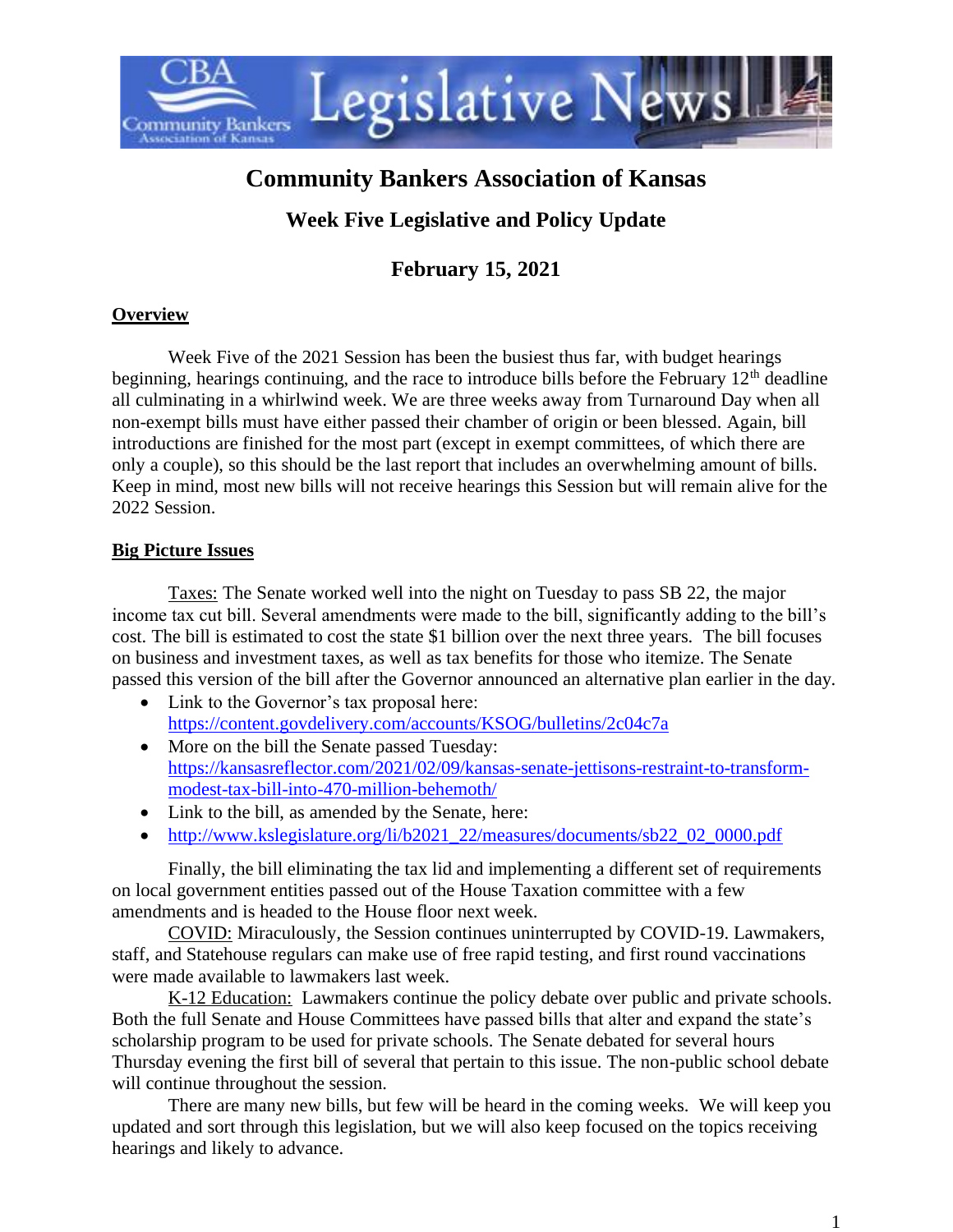# **Financial Institutions Issues**

#### Economic Recovery & Privilege Tax Legislation Summary and Update

SB 15 Quick Summary

- As a reminder, SB 15 includes both the Economic Recovery Linked Deposit Program and credit union field of membership provisions. The linked deposit program will use \$60 million in state idle funds for a low interest loan program administered by the State Treasurer's office. The privilege tax portion of the bill eliminates the privilege tax on ag real estate loans and single-family residential loans in communities of 2,500 people or less.
- Link to the bill summary here: [http://www.kslegislature.org/li/b2021\\_22/measures/documents/supp\\_note\\_sb15\\_02\\_0000](http://www.kslegislature.org/li/b2021_22/measures/documents/supp_note_sb15_02_0000.pdf) [.pdf](http://www.kslegislature.org/li/b2021_22/measures/documents/supp_note_sb15_02_0000.pdf)

SB 15 Update

- The House Financial Institutions and Rural Development Committee held a hearing on Monday, 2/8, and passed the bill out of committee two days later. The House passed the bill Thursday 122-1, and the bill awaits the Governor's signature.
- As a reminder, the Senate passed SB 15 as amended 39-0 on Monday, February 1<sup>st</sup>.
- The sole floor amendment in the Senate raised the cap from 100 employees to 200 employees for eligible businesses in the Economic Recovery Loan Program. All parties agreed to increasing the cap to 200 full time employees.

#### New Bills of Note This Week

- SB 178: Providing for trust company charter conversions.
	- o Hearing in Financial Institutions Wednesday, 2/17.
		- o Link to bill here: [http://www.kslegislature.org/li/b2021\\_22/measures/documents/sb178\\_00\\_0000.p](http://www.kslegislature.org/li/b2021_22/measures/documents/sb178_00_0000.pdf) [df](http://www.kslegislature.org/li/b2021_22/measures/documents/sb178_00_0000.pdf)
- SB 218: Providing restrictions, lender reporting and other requirements for alternative small installment loans made under the UCCC.
	- o Companion bill to HB 2189 introduced last week.
- HB 2268: Enacting the Kansas rural home loan guarantee act and authorizing the state treasurer to guarantee a certain portion of rural home loans made by financial institutions and report to the legislature regarding such loan guarantees.
- HB 2320 C-PACE: Enacting the commercial property assessed clean energy (C-PACE) Act, providing financing for certain energy, water, air, health, and renewable energy efficiency improvements through assessment contracts between C-PACE lenders and property owners and establishing certain rights, duties, and responsibilities for mortgage lenders regarding C-PACE assessments.

Other Hearings this Past Week

- HB 2187: Enacting the first-time home buyer savings account.
	- o Hearing in House FIRD. Proponents included the Kansas Future Caucus, KBA, Heartland Credit Union Association, and the Kansas Association of Realtors. There were no neutrals or opponents.
	- o Proponents argued the bill will help young people generate savings to become first-time homebuyers, encourage younger people to stay in Kansas, and supports sustained homeownership.